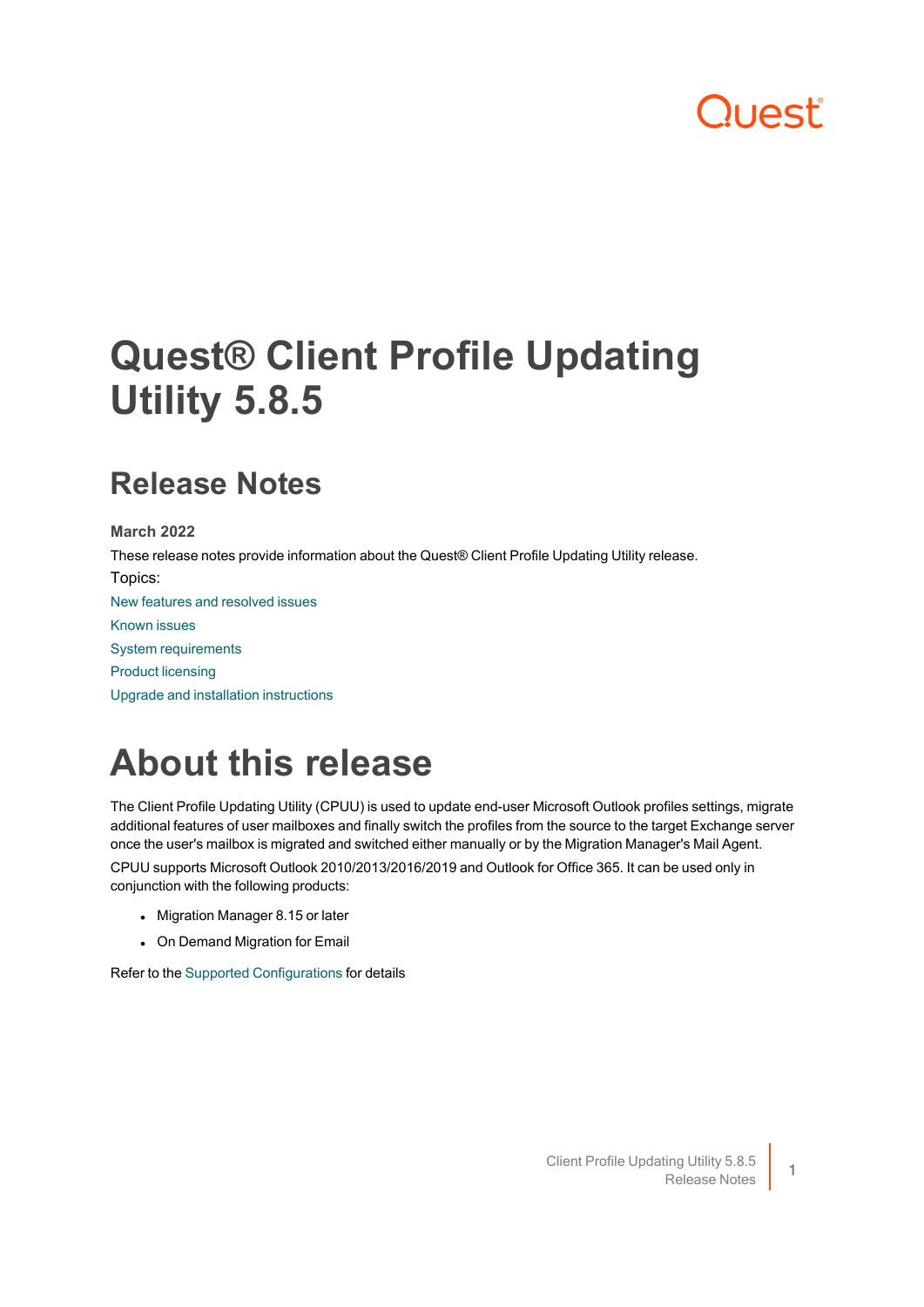# <span id="page-1-1"></span>**Supported Configurations**

### **Mail Clients**

- Microsoft Outlook 2010
- Microsoft Outlook 2013
- Microsoft Outlook 2016
- Microsoft Outlook 2019
- **Microsoft Outlook for Office 365**

**NOTE:** Microsoft Outlook for Office 365 (installed as a part of Office 365 ProPlus suite) is also supported. i

### **Operating Systems**

- Microsoft Windows 7
- Microsoft Windows 8
- $\bullet$  Microsoft Windows 8.1
- Microsoft Windows 10
- Microsoft Windows 11

### **Additional Software Requirements**

<sup>l</sup> The **Client Profile Updating Utility Configuration** wizard requires Microsoft .NET Framework 4.7.2 or later to be installed.

### **Important Considerations**

- Processing profiles for Microsoft Virtual Desktop Infrastructure (VDI) environments is not supported.
- CPUU does not support Outlook installed using application virtualization systems such as Microsoft App-V.
- Outdated versions of Outlook 2010/2013 which do not support MAPI Over HTTP [\(KB3085604](https://support.microsoft.com/en-us/help/3085604/october-13-2015-update-for-outlook-2010-kb3085604) and [KB3114349](https://support.microsoft.com/en-us/help/3114349/december-8-2015-update-for-outlook-2013-kb3114349)) should be updated for migration to Office 365 or to Exchange 2016/2019

# <span id="page-1-0"></span>**New features and resolved issues**

This release introduces the following new feature:

• Added Microsoft Windows 11 to Supported Configurations.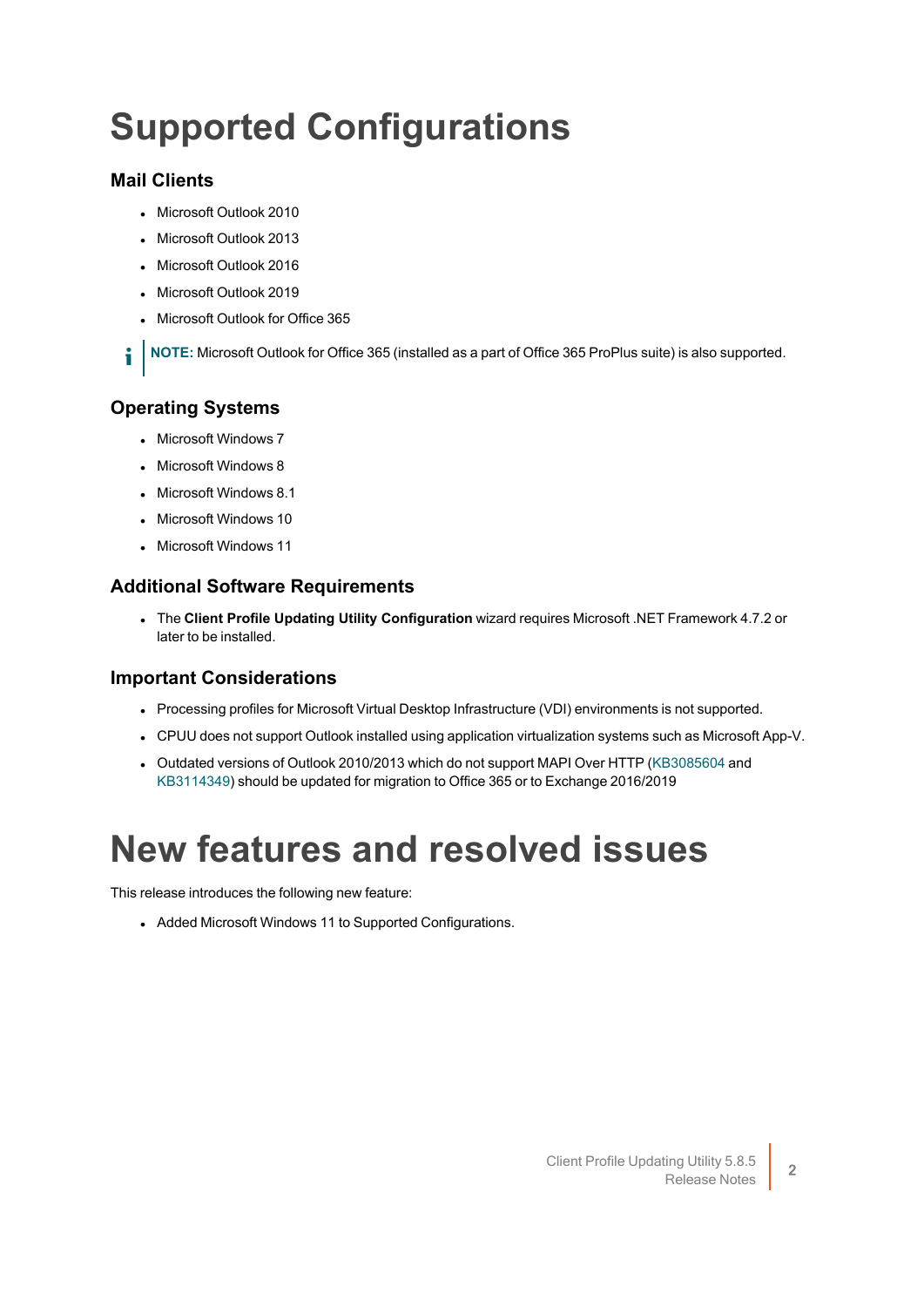# **Release History**

### **New in 5.8.4 version**

**IMPORTANT:** After this update is installed, CPUU.ini should be recreated for existing projects due to i deprecation of the following configuration parameters:

- BypassModernAuthentication
- CleanupCredentialManager

Or the parameters mentioned above should be removed from existing INI file.

The following known issues are fixed in this release:

| Defect ID               | <b>Issue Description</b>                                                                                                                                          |
|-------------------------|-------------------------------------------------------------------------------------------------------------------------------------------------------------------|
| CPUU-1541               | Addresses two cases where CPUU would fail to open the mailbox store even with -<br>LogonThroughOutlook:                                                           |
|                         | • where UPN was not equal to the user's SMTP address                                                                                                              |
|                         | . when admin credentials were used instead of the user's own credentials.                                                                                         |
| CPUU-1529               | In the ClientProfileUpdatingUtilityConfiguration Wizard, the Help button on the Encryption<br>Modes dialog now opens the Encryption Modes topic in the help file. |
| CPUU-226152 -<br>226161 | Minor optimizations to performance and stability, to handle unusual edge cases identified by<br>static code analysis.                                             |

### **New in 5.8.3 version**

This release introduced the following new feature:

• Support for migration to Microsoft Office 365 tenants with modern authentication enabled and optionally Multi-Factor Authentication (MFA) enabled.

Previously this functionality was partially supported by means of disabling modern authentication in Outlook settings for the time of profile processing, but this method cannot be used now due to recent changes made by Microsoft in updates for Microsoft Outlook for Office 365 / Outlook 2016 and in Outlook 2019. Now authentication process can be delegated to Outlook that allows Client Profile Updating Utility to access target mailbox with modern authentication and MFA. To enable this behavior the -LogonThroughOutlook command line parameter is introduced in this release. If this parameter is specified in Client Profile Updating Utility command line, Client Profile Updating Utility is allowed to initiate start of Outlook for prompting target user credentials and performing authentication process. Some restrictions may apply. Refer to the Workaround 1 specified in Known Issue [CPUU-1266](#page-7-1) for details.

The following known issues are fixed in this release: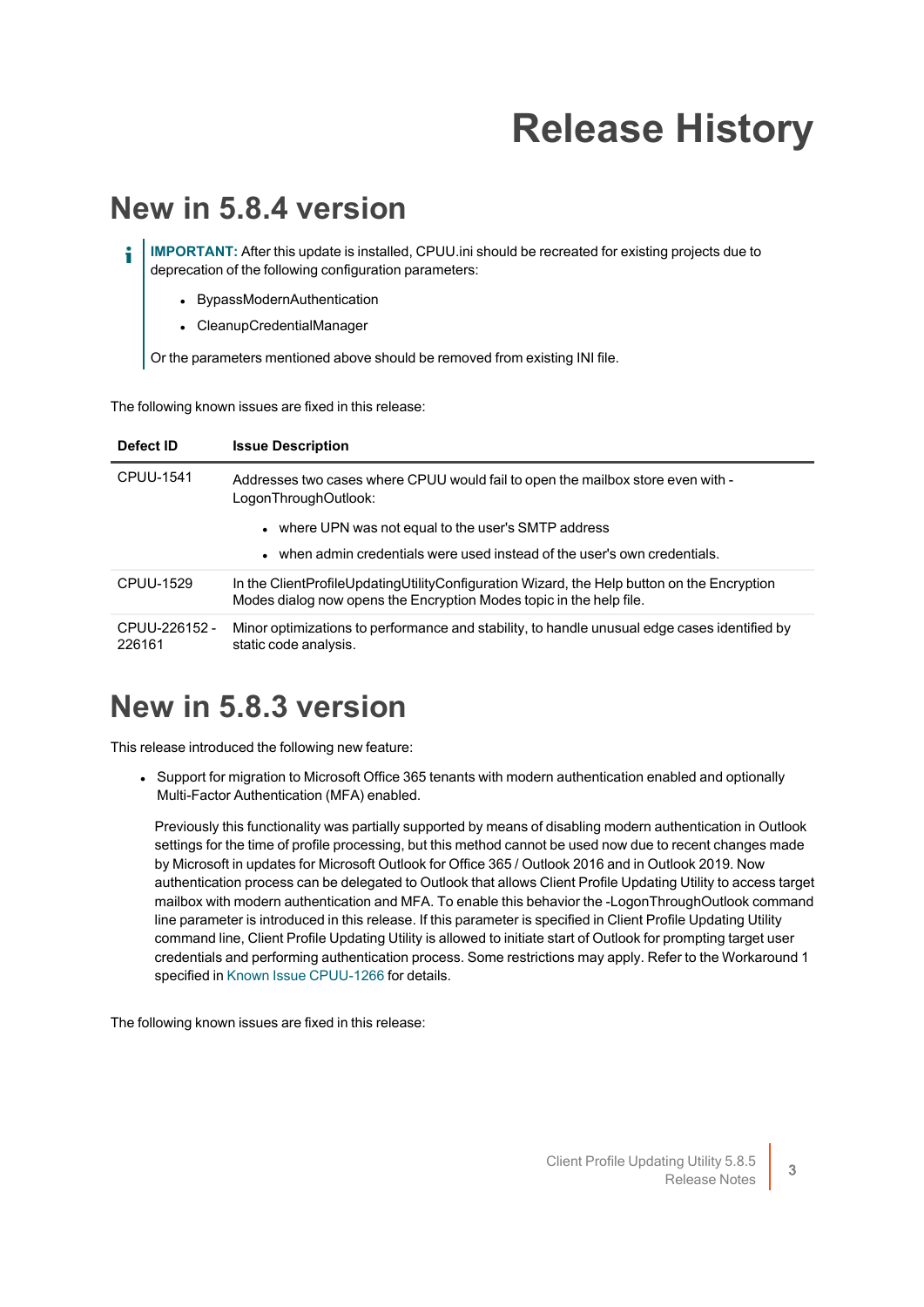| Defect ID | <b>Issue Description</b>                                                                                                                                                                                                                                              |
|-----------|-----------------------------------------------------------------------------------------------------------------------------------------------------------------------------------------------------------------------------------------------------------------------|
| CPUU-1415 | Source display name may retain in switched profile on the target in the account properties and<br>in From field.<br>Fix: Now correct target email address is displayed.                                                                                               |
| CPUU-1426 | Profile cannot be processed, when the <b>Prompt for credentials</b> option is selected in case of<br>source and target user passwords does not match.<br><b>Fix:</b> Now profile will be processed in the case of source and target user passwords does not<br>match. |
| CPUU-1416 | In case of unsuccessful access to the target in case the <b>Prompt for credentials</b> option is<br>selected, rollback will be started and CPUU asks for source credentials again.<br><b>Fix:</b> Now rollback does not require credentials for the case.             |

### **New in 5.8.2 version**

This release introduces the following new feature:

• Quest Migration Manager version 8.15 support.

## **New in 5.8.1 version**

This release introduces the following enhancements for CPUU:

| Defect ID        | <b>Enhancement</b>                                                                                                                                                                                                                                                                                                                                             |
|------------------|----------------------------------------------------------------------------------------------------------------------------------------------------------------------------------------------------------------------------------------------------------------------------------------------------------------------------------------------------------------|
| CPUU-1360        | CPUU disables Autodiscover SCP lookup for all Outlooks by default.<br>DoNotModifyExcludeSCPLookup (previously ExcludeScpLookupNewer) parameter<br>can be used to turn off this behavior, if necessary.                                                                                                                                                         |
| CPUU-1319        | Now the Switch Message handling procedure has been optimized, and CPUU uses the<br>following parameters retrieved from the message:<br>• Version of the Switch Message<br>Target mailbox DN<br>Target mailbox SMTP address<br>• Parameter that specified whether the target server is the Office 365 server<br>The rest of the Switch Message data is skipped. |
| <b>CPUU-1327</b> | If the source and target domain part of SMTP addresses match, CPUU now checks that the<br>UseLocalAutodiscoverXMLs parameter is set to 1. Otherwise CPUU stops and the error is<br>reported.                                                                                                                                                                   |
| <b>CPUU-1287</b> | In case of any issues with getting Autodiscover response for the target Public Folders and<br>Additional mailboxes, CPUU now makes three attempt to get Autodiscover response.                                                                                                                                                                                 |
| N/A              | SkipPing is now removed from configuration parameters.                                                                                                                                                                                                                                                                                                         |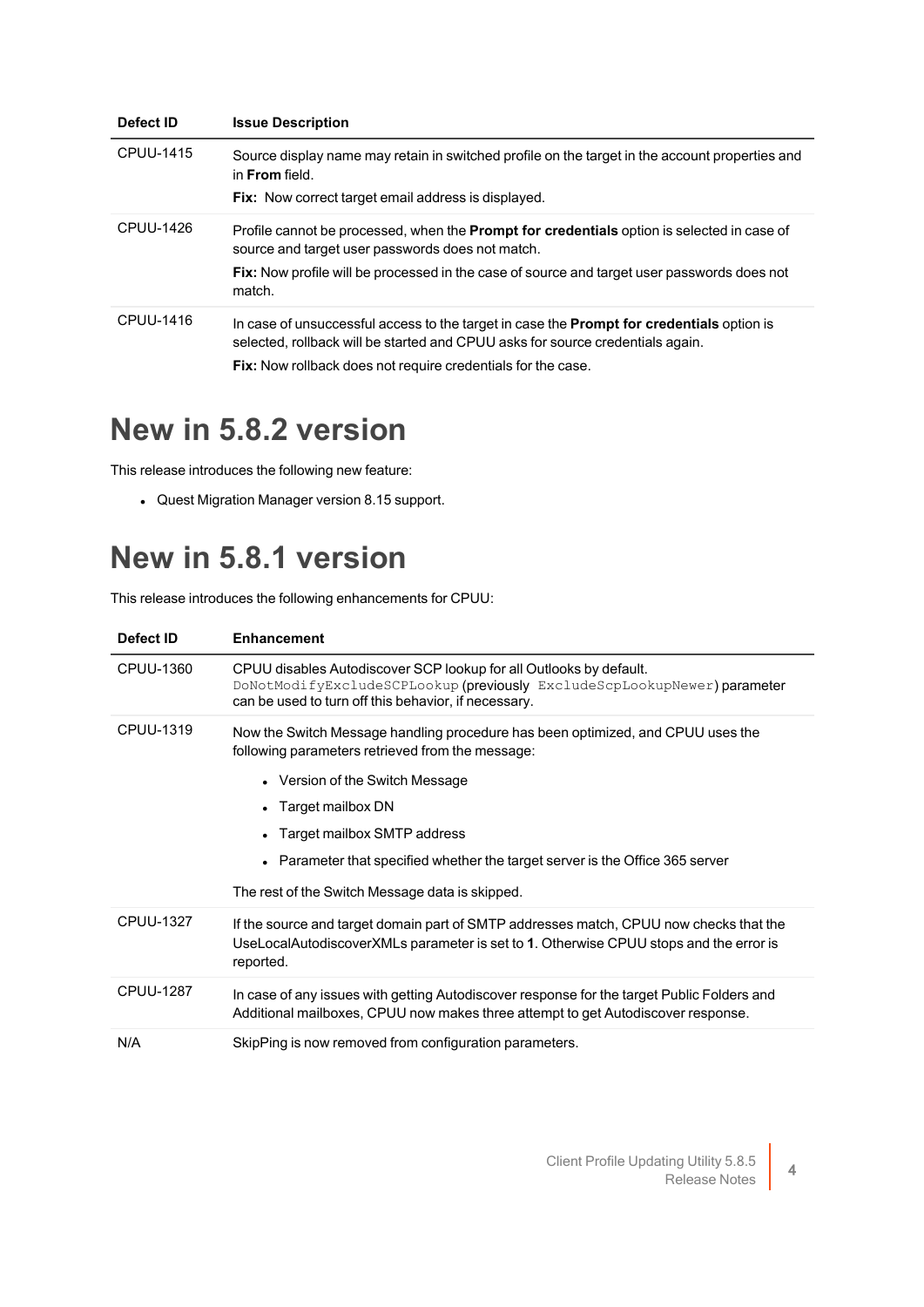| Defect ID | <b>Enhancement</b>                                                                                                                                                                                                                                 |
|-----------|----------------------------------------------------------------------------------------------------------------------------------------------------------------------------------------------------------------------------------------------------|
| CPUU-1343 | Switch Message section format in SwitchResMB.ini is now simplified. It is recommended to<br>re-create configuration files from previous versions of the product, but obsolete<br>SwitchResMB.ini is still workable, you can use whatever you want. |
| CPUU-1269 | Client Profile Updating Utility is now enhanced to pre-check if MAPI is disabled on the target to<br>stop profile processing in this case. As a result, time is saved and redundant errors in log are<br>prevented.                                |
| CPUU-1265 | Client Profile Updating Utility Configuration wizard may not preserve some advanced tuning<br>settings in case these settings were selected and then cleared. Configuration wizard is now<br>enhanced to avoid the issue.                          |
| CPUU-1371 | If UseLocalAutodiscoverXMLs=1, target user mailbox and public folders SMTP domain part<br>names are not specified in ProcessedDomainsFQDNs, CPUU now stop processing and the<br>error is reported.                                                 |

The following known issues are fixed in this release:

| Defect ID        | <b>Issue Description</b>                                                                                                                                                                                                                                                                                                                                                                                 |
|------------------|----------------------------------------------------------------------------------------------------------------------------------------------------------------------------------------------------------------------------------------------------------------------------------------------------------------------------------------------------------------------------------------------------------|
| <b>CPUU-1379</b> | CPUU cannot process more than one profile at a time if it was launched without the<br>SkipAutodiscoverChecking parameter.<br>Fix: Now CPUU can process several profiles at the same time.                                                                                                                                                                                                                |
| <b>CPUU-1380</b> | CPUU does not update links pointed to any objects in "Outlook contact groups" for Nicks<br>(Autocomplete list) on the target.<br>Fix: Now CPUU clears links pointed to any objects in "Outlook contact groups" for Nicks<br>(Autocomplete list) on the target.                                                                                                                                           |
| <b>CPUU-1321</b> | In case CPUU is redirected to another Autodiscover URL, CPUU repeats Autodiscover URL<br>discovery procedure instead of Autodiscover response usage.<br>Fix: The value of the stored Autodiscover URL now is updated if the CPUU is redirected to<br>another Autodiscover URL using Autodiscover response.                                                                                               |
| <b>CPUU-1317</b> | CPUU uses target credentials instead of source credentials for sending notification under a<br>default profile after Rollback.<br>Fix: CPUU chooses credentials for sending notification depending on result of default profile<br>update.                                                                                                                                                               |
| <b>CPUU-1292</b> | In some rare cases CPUU cannot update AutoComplete List for the processed profile. The<br>following error message is reported: Cannot get Nicks from the source. Unspecified<br>exception<br>Fix: Now CPUU makes up to 5 attempts to resolve the recipient in the Address Book in case of<br>an error if Exchange limits are exceeded or some user environment prevents Autocomplete list<br>processing. |
| <b>CPUU-1251</b> | Public Folder processing may fail for Outlook 2010 and 2013.<br>Scope: Migration to Office 365 in case MAPI Over HTTP is disabled (MapiHttpDisabled is set<br>to 1) on the client host.<br>Fix: Public Folder processing now works for all supported configurations.                                                                                                                                     |
| <b>CPUU-254</b>  | In case the DigHookHandler.dll is not found this results in log on errors only without any record                                                                                                                                                                                                                                                                                                        |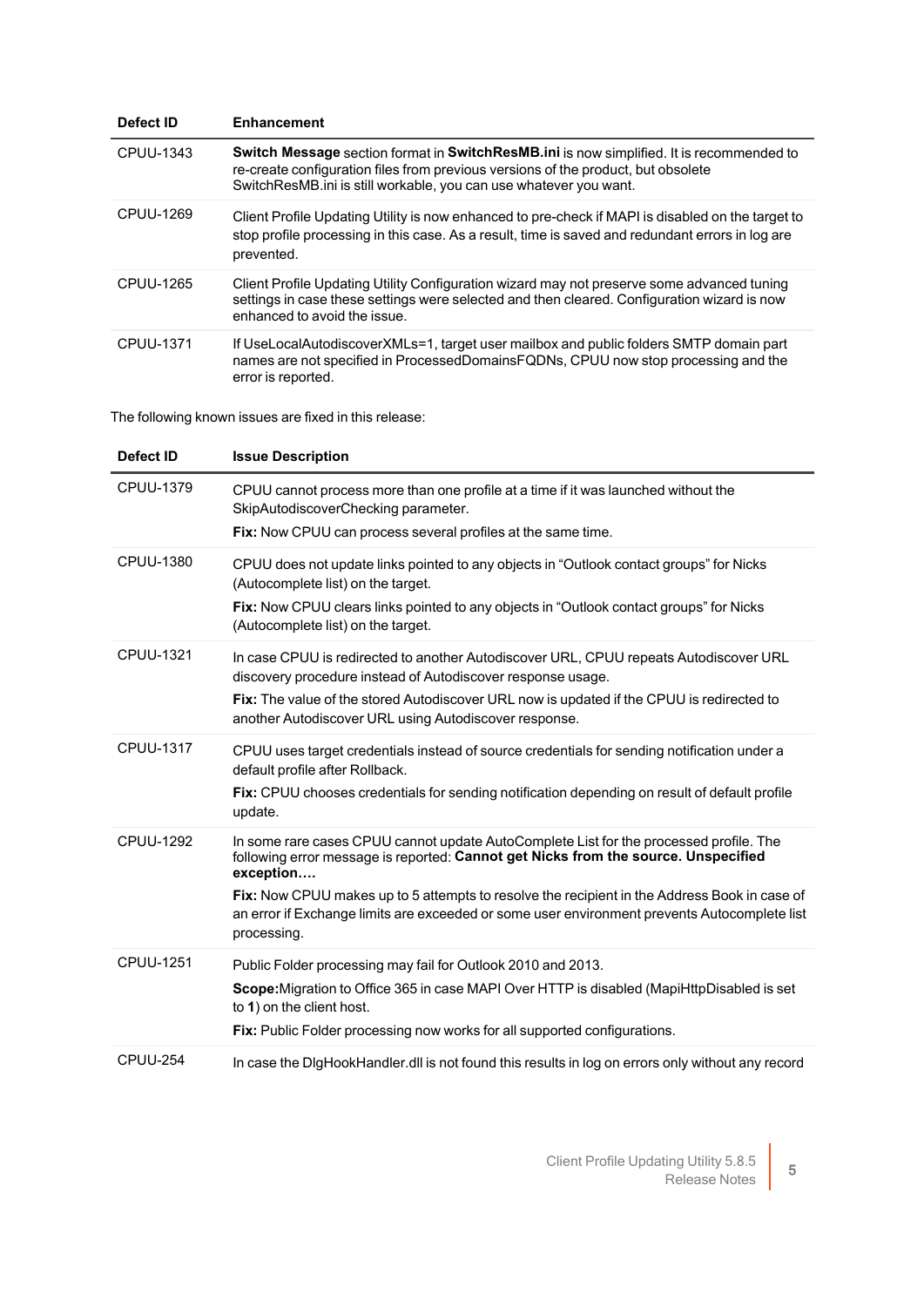that this module is missing.

**Fix:** If **Prompt for credentials** or **Manually provide credentials** are selected, before profile processing is started, CPUU checks if DlgHookHandler.dll ( or DlgHookHandler x64.dll for Outlook x64) is located in the CPUU installation folder (ClientProfileUpdatingUtility.exe/ ClientProfileUpdatingUtility\_x64.exe). In case this module not found, CPUU stops and the error is reported.

## **New in 5.8 version**

This release introduces the following new features and enhancements for CPUU:

- Microsoft Outlook 2019 is now supported by CPUU.
- CPUU can now process profiles across Microsoft's cloud offerings, including tenants in Germany and China.
- MAPI over HTTP support for Outlook 2010/2013 for on-premises migration scenarios
- Validity of provided service account's credentials is now checked by CPUU before attempting to log to the profiles. The validity check result is reported to log file for troubleshooting purposes.
- CPUU.ini usability is now improved due to extended Autodiscover usage, the following settings are no longer required because CPUU gets necessary data automatically:

RPCOverHTTP section:

ConnectUsingHTTP ProxyServer SSLOnly MutualAuth PrincipalName HTTPFirstOnFast HTTPFirstOnSlow AuthType FirstLogonOverTCP DomainCfg section: PublicFolderPrimarySmtpAddress PublicFolderPrimaryMailboxGuid TargetO365AutodiscoverEndpoint Domain Servers

**IMPORTANT:**Configuration files created in previous versions of CPUU are no longer supported and should be re-created.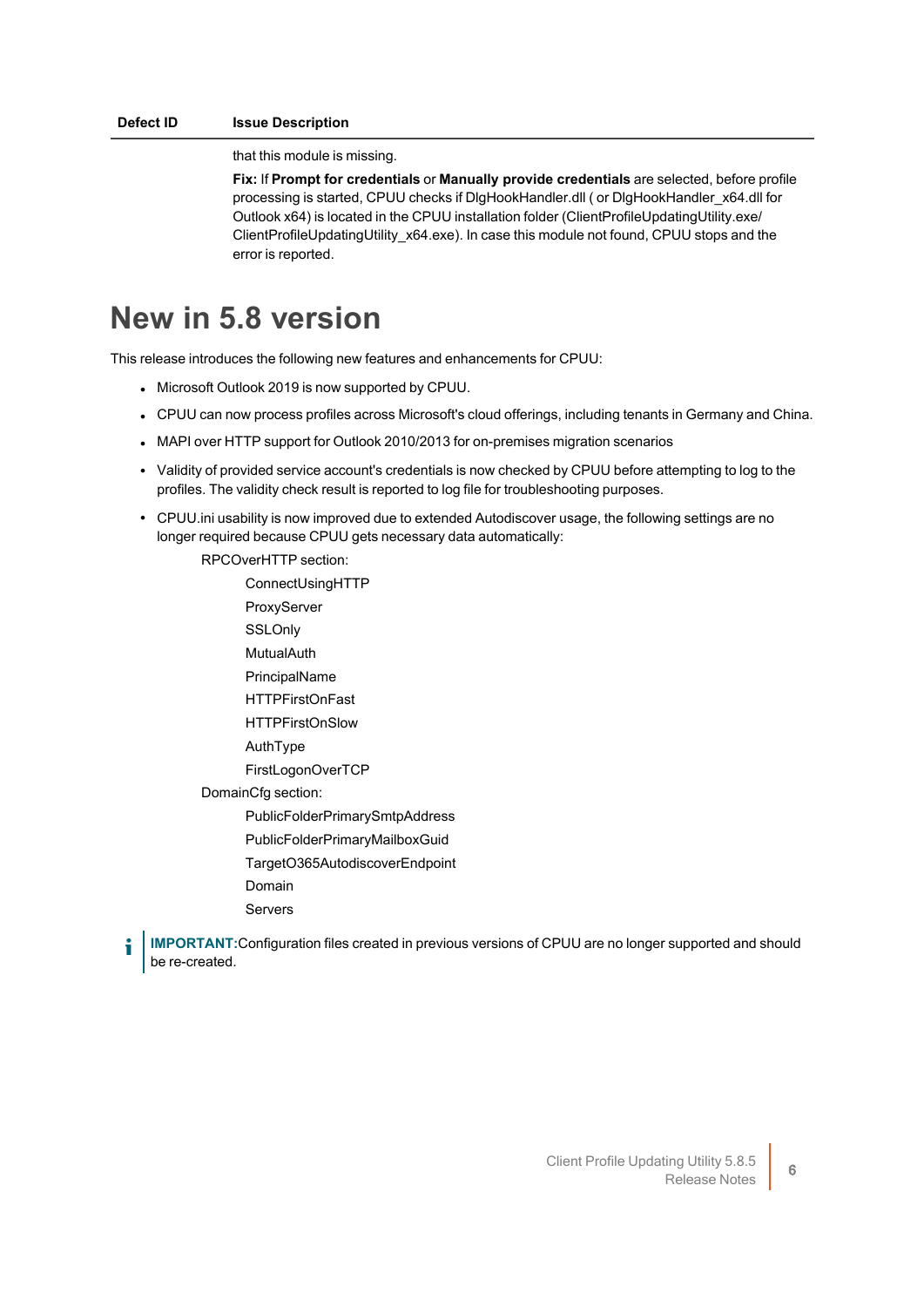- **New configuration parameter ProcessedDomainsFQDNs** is now used instead the following obsolete parameters:
	- AutodiscoverDomainsFQDNs
	- ApprovedSMTPAddressDomainParts
	- T2TDomainNamesOfMailboxesAllowedToSwitch

Now profiles with Multiple Exchange accounts can be configured for processing in configuration wizard.For details see [Configuration](http://support.quest.com/technical-documents/client-profile-updating-utility/5.8.5/administrator-guide/technical-reference/cpuu-parameters/configuration-parameters) Parameters section of Client Profile Updating Utility Administrator Guide.

- New management parameter Skip Autodiscover Checking is now added to prevent CPUU from checking that an autodiscover URL is on a source domain and a target autodiscover URL is on a target domain. For details see [Management](http://support.quest.com/technical-documents/client-profile-updating-utility/5.8.5/administrator-guide/technical-reference/cpuu-parameters/management-parameters) Parameters section of Client Profile Updating Utility Administrator Guide.
- RPC over HTTP limited support ( Public Folders processing is not supported) for migration to Office 365 in case of Outlook 2010/2013. For details see [Known](#page-7-0) issues.

This release introduces the following new features and enhancements for Switch Resource Mailboxes utility (SwitchResMB):

- Microsoft Outlook 2019 is now supported by SwitchResMB.
- **.** New configuration parameter LeaveTemporaryProfiles is now added for troubleshooting purposes to prevent deleting of MAPI temporary profiles created by SwitchResMB utility for CPUU. For details see [Using](https://support.quest.com/technical-documents/client-profile-updating-utility/5.8.5/administrator-guide/updating-resource-mailboxes/using-the-utility) the [Utility](https://support.quest.com/technical-documents/client-profile-updating-utility/5.8.5/administrator-guide/updating-resource-mailboxes/using-the-utility) section of Client Profile Updating Utility Administrator Guide.

The following known issues are fixed in this release:

| Defect ID                             | <b>Issue Description</b>                                                                                                                                                                                                                                                           |
|---------------------------------------|------------------------------------------------------------------------------------------------------------------------------------------------------------------------------------------------------------------------------------------------------------------------------------|
| <b>CPUU-1234</b><br>4397567-1         | AutoComplete list (formerly Nicks) processing is now enhanced to support migration in rare<br>case of duplicated nick properties.                                                                                                                                                  |
| CPUU-1058.<br>4334806-1               | Tenant to tenant migration scenario with domain name transfer does not work due to incorrect<br>server name handling.                                                                                                                                                              |
| CPUU-1056.<br>CPUU-1210               | CPUU does not restore EnableADAL to original value after Cleanup.                                                                                                                                                                                                                  |
| CPUU-1030,<br>CPUU-1179.<br>CPUU-1129 | Failed to access Autodiscover URL if Negotiate and NTLM are not specified as the first<br>entries in the supported authentication method list returned by the Autodiscover service<br>server.<br><b>Scope:</b> Scenarios where Use the currently logged in user option is selected |

## **New in 5.7.9 version**

**IMPORTANT:** Henceforth, we terminate the support of Microsoft Outlook 2007 due to the fact that Microsoft i does not support Microsoft Office 2007 since October 2017, but we do not limit the use of Client Profile Updating Utility for Microsoft Outlook 2007 profile switching.

This release introduces the following new features: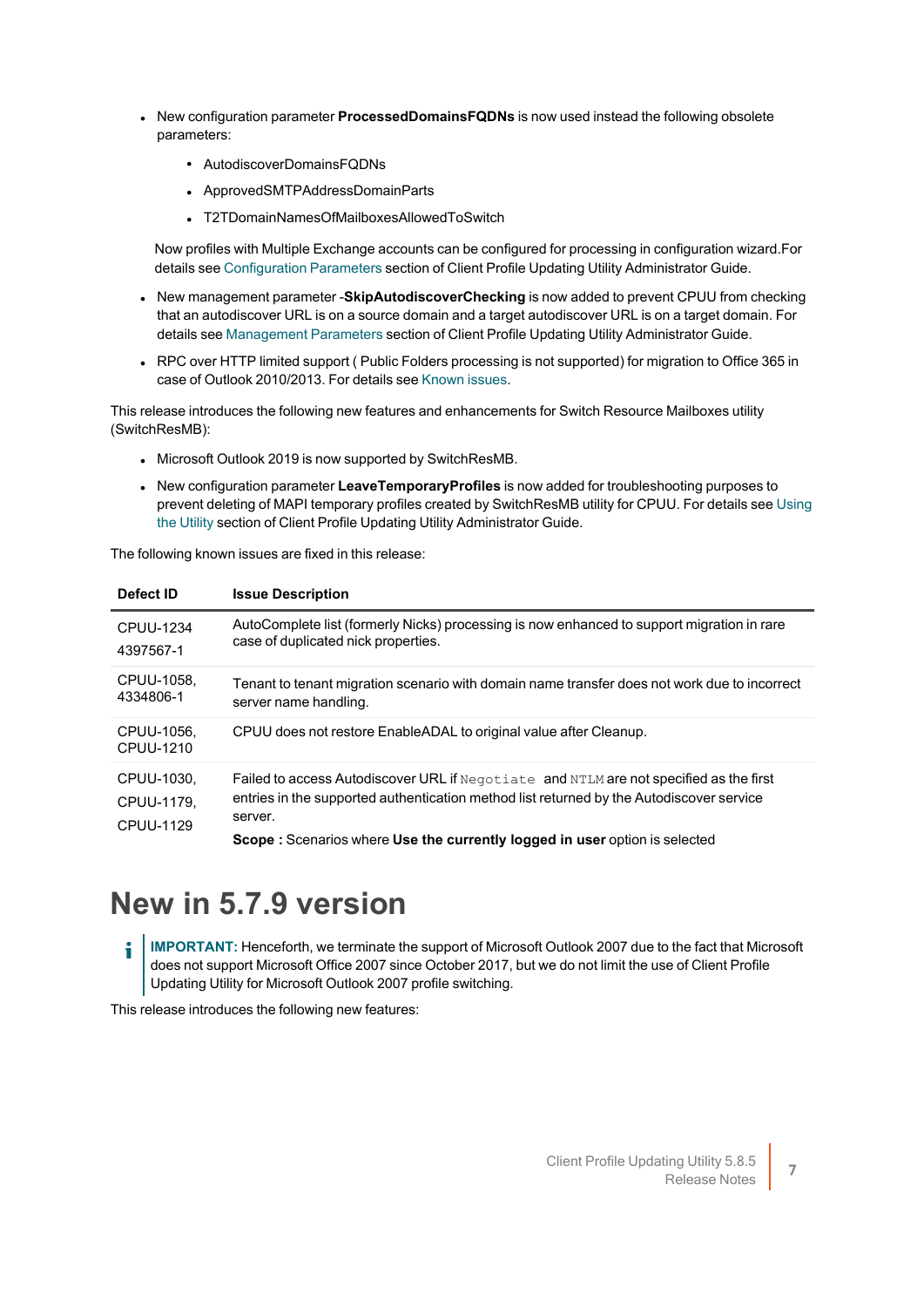- CPUU-867: ApprovedExchangeDomains parameter is now replaced with ApprovedSMTPAddressDomainParts parameter to process profiles containing multiple Exchange accounts. ApprovedSMTPAddressDomainParts parameter contains selected domain parts of source SMTP addresses in space-separated list to specify which primary accounts are allowed to be switched. See Configuration Parameters for details.
- CPUU-1026: Modern Authentication for Outlook 2013 and 2016 is now bypassed by default while Client Profile Updating Utility process Outlook profiles. See BypassModernAuthentication parameter in Configuration Parameters for details.

| Defect ID       | <b>Enhancement</b>                                                                                                                                                                                                                                             |
|-----------------|----------------------------------------------------------------------------------------------------------------------------------------------------------------------------------------------------------------------------------------------------------------|
| <b>CPUU-699</b> | Though shared folder matching was unsuccessful, Calendar feature can be displayed as OK.<br>Now the case is handled correctly.                                                                                                                                 |
| CPUU-431        | Client Profile Updating Utility may not preserve last logged on account name in case User<br>principal name (UPN) doesn't match the email address. Now Client Profile Updating Utility<br>preserves the last logged on account name in such user environments. |
| CPUU-108        | Client Profile Updating Utility may hang in case of incorrect credentials for target service<br>account.                                                                                                                                                       |
| CPUU-1017       | In rare cases additional mailbox matching may fail and the following message is displayed:<br>Cannot match the folder<br><b>Reason:</b> Source StoreIDS matching failure.                                                                                      |

## <span id="page-7-0"></span>**Known issues**

The following is a list of issues, including those attributed to third-party products, known to exist at the time of release.

### **Table 1: General known issues**

<span id="page-7-1"></span>

| <b>Known Issue</b>                                                                                                                                                                                                                                                                                                                                     | <b>Issue ID</b> |
|--------------------------------------------------------------------------------------------------------------------------------------------------------------------------------------------------------------------------------------------------------------------------------------------------------------------------------------------------------|-----------------|
| When Basic Authentication is disabled on the Microsoft Office 365 target tenant, CPUU fails trying<br>to connect to the target Autodiscover service with a 401 unauthorized error.                                                                                                                                                                     | CPUU-<br>351476 |
| Scope: Microsoft Outlook 2016/ Microsoft Outlook for Office 365/Microsoft Outlook 2019 installed<br>on the local computer and target mailbox located in Microsoft Office 365 tenant with Modern<br>Authentication enabled and Basic Authentication fully disabled.                                                                                     |                 |
| Root-cause: Client Profile Updating Utility requires information from the target Autodiscover<br>service to update the user profile.                                                                                                                                                                                                                   |                 |
| <b>Workaround:</b> In the target tenant, under Settings > Org Settings, on the Services tab, select<br>"Modern Authentication", and then under "Allow access to basic authentication protocols" enable<br>Autodiscover by checking the corresponding check box and then using the "Save" button at the<br>bottom of the panel to save the new setting. |                 |
| Client Profile Updating Utility failed to process profile. The following events are logged:                                                                                                                                                                                                                                                            | CPUU-1266       |
| <b>MAPI_E_LOGON_FAILED error</b><br>$\bullet$                                                                                                                                                                                                                                                                                                          |                 |
| <b>Outlook could not logon</b> error after failed attempt to open the store                                                                                                                                                                                                                                                                            |                 |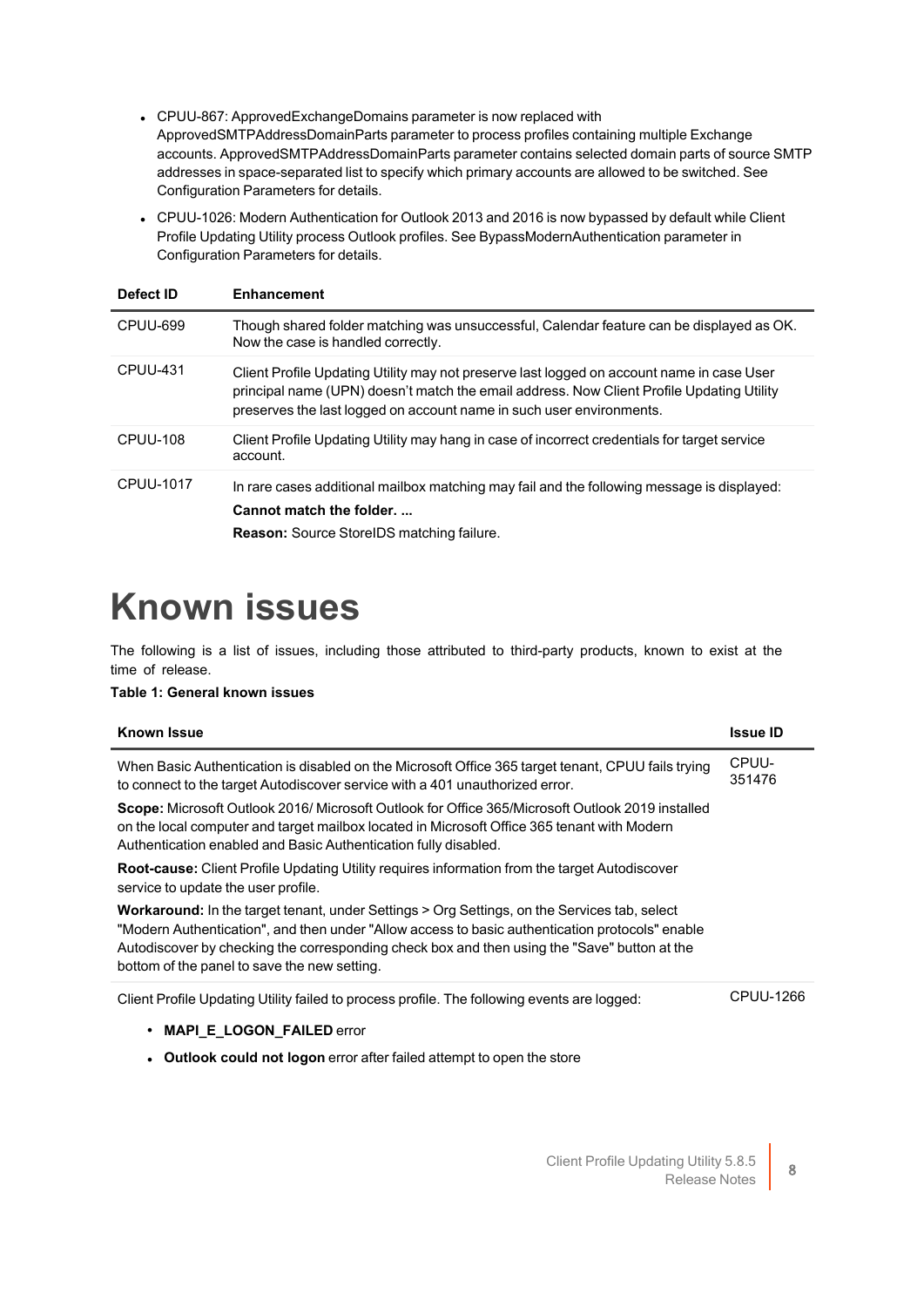#### **Known Issue Issue ID**

**Scope:** Microsoft Outlook 2016 / Microsoft Outlook for Office 365/ Microsoft Outlook 2019 installed on the local computer and target mailbox located in Microsoft Office 365 tenant with Modern Authentication enabled

**Root-cause:** Client Profile Updating Utility cannot log on to the target mailbox using Outlook MAPI due to changes made by Microsoft in recent updates for Microsoft Outlook for Office 365 / Outlook 2016 and in Outlook 2019.

The following workarounds can be used to fix the issue:

**Workaround 1:** Use new command line parameter -LogonThroughOutlook to start Client Profile Updating Utility in the case. This parameter initiates start of Outlook to prompt for target user credentials during first access to target mailbox and to perform authentication process..

**NOTE:** Consider the following behavior changes in case the - LogonThroughOutlook command parameter usage:

- **.** If Manually provide credentials option is selected, standard behavior is now changed and profile processing cannot be performed without requesting user credentials. Microsoft Outlook will be automatically started by CPUU to request user credentials for target mailbox and perform authentication process.
- **.** If Manually provide credentials option is selected and UPN of target user does not match with primary SMTP address, CPUU fails to process profile.
- **.** If Prompt for credentials option is selected, Microsoft Outlook will be automatically started to request user credentials for target mailbox. In case the source and target passwords do not match, or UPN of target user does not match with primary SMTP address, the target user credentials may be requested twice during profile processing.

**Workaround 2:** Turn off Modern Authentication in the target Microsoft Office 365 tenant.

| The value of the stored Autodiscover URL may not be updated if the CPUU is redirected to another CPUU-1321<br>Autodiscover URL using Autodiscover response.                                                                                                                                                     |           |
|-----------------------------------------------------------------------------------------------------------------------------------------------------------------------------------------------------------------------------------------------------------------------------------------------------------------|-----------|
| Configuration file cannot be changed and the following message is displayed when Use existing<br>configuration file option is selected on the Welcome step of configuration wizard: Unknown key<br>"AutodiscoverDomainsFQDNs' in section "Parameters" in configuration file.                                    | N/A       |
| Root-cause: Configuration files created in previous versions of CPUU are no longer supported<br>and should be re-created.                                                                                                                                                                                       |           |
| Workaround: Select Create a new configuration file option on the Welcome step of<br>configuration wizard to re-create configuration file.                                                                                                                                                                       |           |
| Profiles cannot be updated in case RecreateSwitchMsg is set to 1 in SwitchResMB configuration<br>file.                                                                                                                                                                                                          | CPUU-1252 |
| Scope: Microsoft Outlook 2016/2019                                                                                                                                                                                                                                                                              |           |
| Workaround: Use management parameter -SkipAutodiscoverChecking to prevent CPUU from<br>checking that an autodiscover URL is on a source domain and a target autodiscover URL is on a<br>target domain. For details see Management Parameters section of Client Profile Updating Utility<br>Administrator Guide. |           |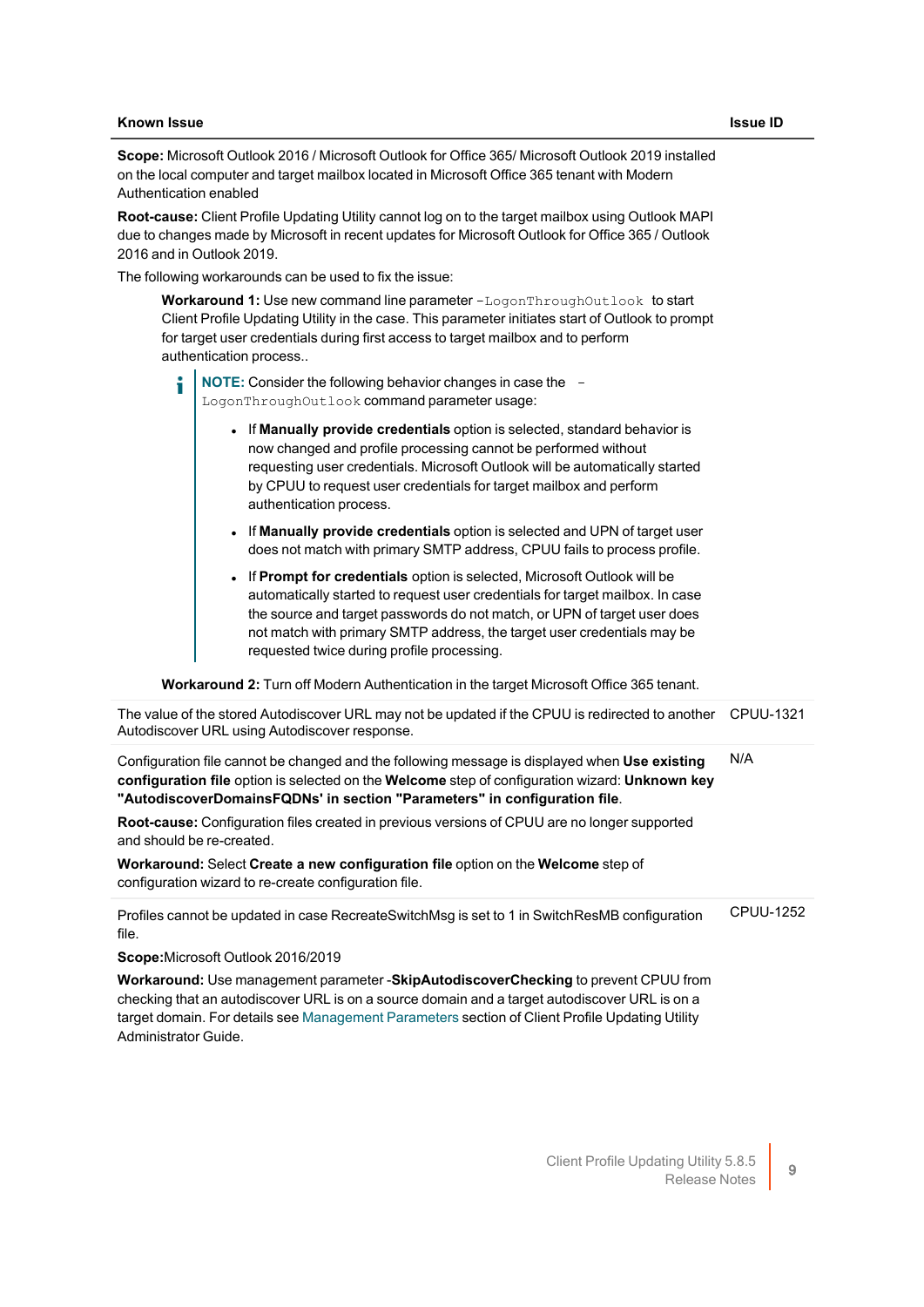| <b>Known Issue</b>                                                                                                                                                                                                                                                                                                                                                                                                                  | <b>Issue ID</b>     |
|-------------------------------------------------------------------------------------------------------------------------------------------------------------------------------------------------------------------------------------------------------------------------------------------------------------------------------------------------------------------------------------------------------------------------------------|---------------------|
| In case of mailbox switch under Tenant to tenant migration scenario with domain name<br>transfer, additional mailboxes connected to the main mailbox may not work at the first attempt to<br>open them after Outlook profile switching.                                                                                                                                                                                             |                     |
| Workaround: To restore the accessibility of additional mailboxes restart Outlook.                                                                                                                                                                                                                                                                                                                                                   |                     |
| CPUU does not support Outlook profiles with any third-party Add-ins installed.                                                                                                                                                                                                                                                                                                                                                      | TF351792            |
| After the switch of a profile with multiple Exchange accounts, a list of address books of a non-<br>default account may not contain the local contacts                                                                                                                                                                                                                                                                              | TF319769            |
| If the primary SMTP address of an Office 365 user contains the onmicrosoft.com suffix, Client<br>Profile Updating Utility may not be able to log on to the target if the target is the hybrid Exchange<br>organization with Single Sign-On. In this case, this profile cannot be switched.                                                                                                                                          | TF318923            |
| After the switch of a profile that contains multiple Exchange accounts, the Move option from the<br>shortcut menu of the profile messages may not be displayed on the target.                                                                                                                                                                                                                                                       | TF318234            |
| During processing of a profile that contains multiple Exchange accounts, Client Profile Updating<br>Utility disables all rules that belong to the switched account. This may happen if links to the folders<br>in these rules point to the folders in another account.                                                                                                                                                              | TF318648            |
| CPUU cannot be installed via Migration Manager suite if the Exchange MAPI Collaboration Data<br>Objects 1.2.1 or later is not installed on the workstation.                                                                                                                                                                                                                                                                         | TF218851            |
| In Microsoft Outlook 2010, the list of rules is not displayed in the target profile after migration. This<br>problem arises if you never perform the Send/Receive operation for this profile. To view the rules,<br>press F9.                                                                                                                                                                                                       | TF211724            |
| Client Profile Updating Utility does not support Citrix terminal connections.                                                                                                                                                                                                                                                                                                                                                       | TF212381            |
| Client Profile Updating Utility cannot roll back changes to Microsoft Outlook profiles that were<br>made by the earlier versions of CPUU.                                                                                                                                                                                                                                                                                           | TF213587            |
| After the switch, the Auto-reply to people outside my organization option in the Automatic<br>Replies dialog becomes selected on the target even if this option is deselected on the source. This<br>may happen if the schedule is not set and the text message fileld is empty in the Automatic<br>Replies dialog on the source.                                                                                                   | ST81330             |
| Client Profile Updating Utility stops all processes that lock Microsoft Outlook profiles. If the process<br>was not stopped immediately, you may receive the following warning: "Microsoft Outlook (or<br>another MAPI client) is using a dialog box for selecting a profile to log on. Please close this dialog<br>box before Migration Manager for Exchange Client Profile Updating Utility starts processing the<br>profile(s)." | ST80424,<br>ST80301 |
| Outlook Address Book (OAB) contacts lose their Distribution List membership after the migration,<br>if they were added to OAB from the Global Address List.                                                                                                                                                                                                                                                                         |                     |
| After the utility switches profile of a user migrated in a Remote User Collection, a message<br>containing switch log with error may appear in the Sync Issues folder after first synchronization.                                                                                                                                                                                                                                  |                     |
| If the account used by the utility to log on to the target is configured to change password after the<br>first logon, such profile will not be switched.                                                                                                                                                                                                                                                                            | -                   |
| If you run the utility locally or by a logon script, Windows Firewall displays a warning. However, the<br>warning does not interfere with profile updating.                                                                                                                                                                                                                                                                         |                     |
| After the switch, Out of Office Assistant works only if you log on to the mailbox using the same<br>credentials, as you use to log on to your computer.                                                                                                                                                                                                                                                                             |                     |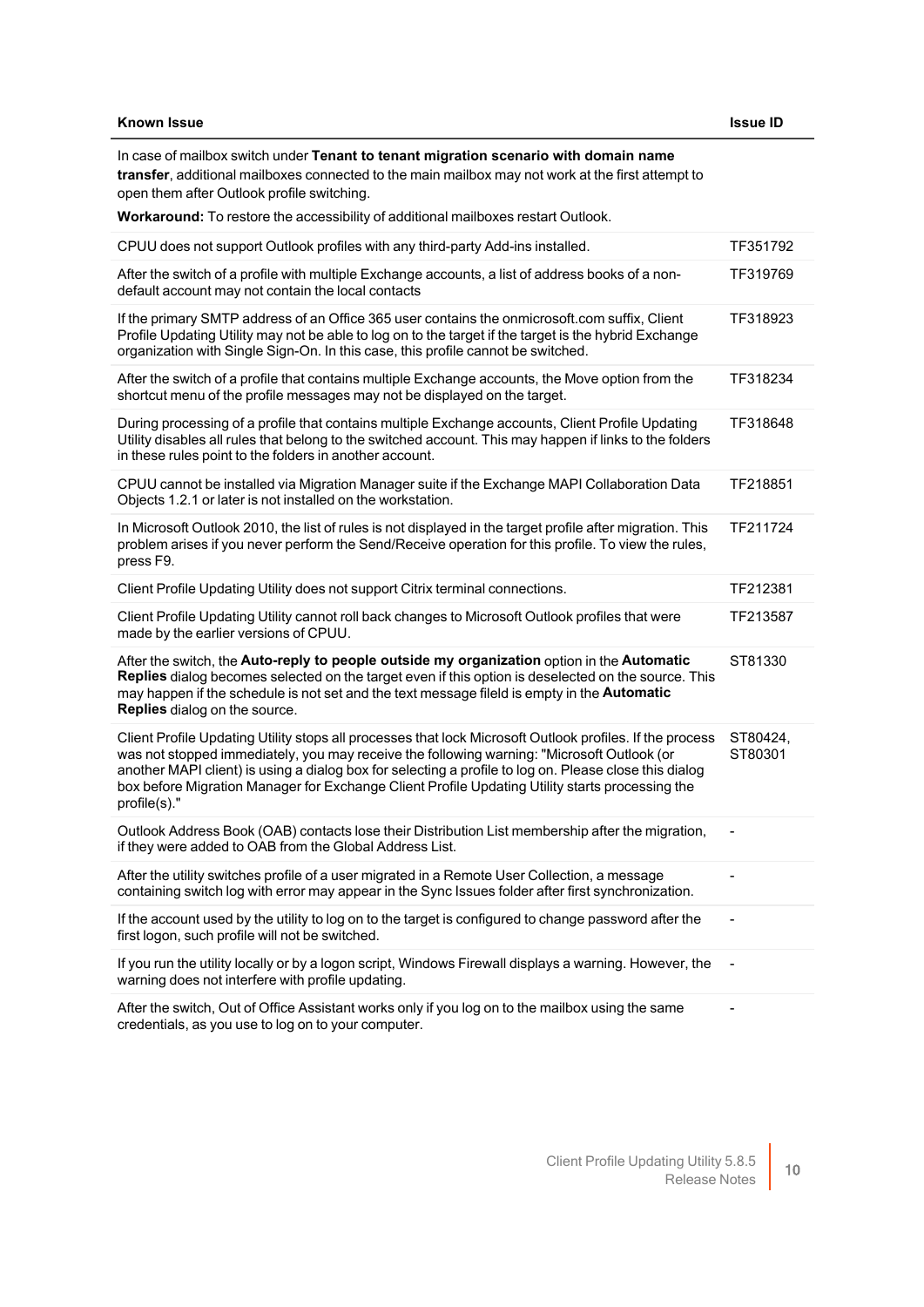| <b>Known Issue</b>                                                                                                                                                                                                                                                                                                                                                                                                                     | <b>Issue ID</b> |
|----------------------------------------------------------------------------------------------------------------------------------------------------------------------------------------------------------------------------------------------------------------------------------------------------------------------------------------------------------------------------------------------------------------------------------------|-----------------|
| After migrating to Microsoft Exchange 2007, users may experience errors during the Offline<br>Address Book download. To resolve the issue, open the Offline Address Book Properties dialog in<br>the Exchange Management Console and select the Outlook 98 SP1 or earlier (Version 2) option<br>on the Distribution tab. Note that the issue is applicable to all Microsoft Outlook versions.                                          |                 |
| During the rollback, changed public folder favorites are not restored to the initial state.                                                                                                                                                                                                                                                                                                                                            |                 |
| CPUU does not support localized versions of Microsoft Outlook, Microsoft Exchange Server, or the<br>Microsoft Windows operating system. CPUU may fail to update a profile if the corresponding code<br>page is not supported by the target Exchange server. For details, see the Microsoft Knowledge<br>Base article at http://support.microsoft.com/default.aspx?scid=kb;en-us;251719.                                                |                 |
| CPUU may fail to update a profile if Microsoft Outlook is not the default mail client on the computer.                                                                                                                                                                                                                                                                                                                                 |                 |
| The DigHookHandler.dll library must be located in the same folder as<br>ClientProfileUpdatingUtility.exe.                                                                                                                                                                                                                                                                                                                              |                 |
| If any message boxes are displayed when the user starts Microsoft Outlook, the same message<br>boxes may appear when CPUU processes the user's profile.                                                                                                                                                                                                                                                                                |                 |
| CPUU performs automatic Undo only if Migration Manager Console supports this operation. To<br>rollback a profile manually, use the Rollback mode of the CPUU Configuration Wizard.                                                                                                                                                                                                                                                     |                 |
| If you enable updating of offline profiles even if the target mailbox was not recreated by the<br>Migration Manager or Exchange Migration Wizard agents, in cases when the mailbox could not be<br>recreated, CPUU will remove the OST files for the updated profiles. The OST files will be<br>automatically re-created by Microsoft Outlook when the user logs on to the Microsoft Exchange<br>2000/2003 mailbox for the first time. |                 |
| Profiles with authentication set to Distributed Password are not updated.                                                                                                                                                                                                                                                                                                                                                              |                 |
| Microsoft Outlook Search Folders are created as disabled folders. Click on the folder to enable it.                                                                                                                                                                                                                                                                                                                                    |                 |
| Rolling back a profile update may not work correctly if the same PST file is assigned to several<br>profiles.                                                                                                                                                                                                                                                                                                                          |                 |
| If the Exception List rules are set in a Microsoft Outlook XP/2003 profile, no rules will be updated.                                                                                                                                                                                                                                                                                                                                  |                 |
| The filters created for the offline folder copy synchronization are not preserved while updating the<br>profile.                                                                                                                                                                                                                                                                                                                       |                 |
| If a user uses offline profile with the cached mode turned on but the mailbox is not migrated in a<br>Remote Users Collection, it is recommended to synchronize the offline folder (OST) file before<br>CPUU updates the profile. Otherwise CPUU may rewrite the unsynchronized changes in the OST<br>file with the newer information contained in the online profile.                                                                 |                 |
| If the Synchronize forms option in the Send/Receive Settings is selected for a source offline<br>profile, a Microsoft Outlook error may appear after the profile has been updated by CPUU and the<br>user has performed OST file synchronization with the target profile. To resolve the issue, clear the<br>Synchronize forms option in the target profile's Send/Receive Settings.                                                   |                 |
| If after a mailbox was migrated in a Remote Users Collection and the OST file was successfully<br>preserved after profile update you delete the x500 address that is equal to the distinguished name<br>of the source mailbox from the proxy addresses of target mailbox, the OST file is no longer<br>accessible. You will need to re-create and re-synchronize the whole OST file from the target<br>server.                         |                 |
| Even if a mailbox was migrated in a Remote Users Collection and the OST file was successfully<br>preserved, the offline address book (OAB) file is not preserved and is automatically downloaded                                                                                                                                                                                                                                       |                 |

from the target server when a user logs on to the target mailbox for the first time after profile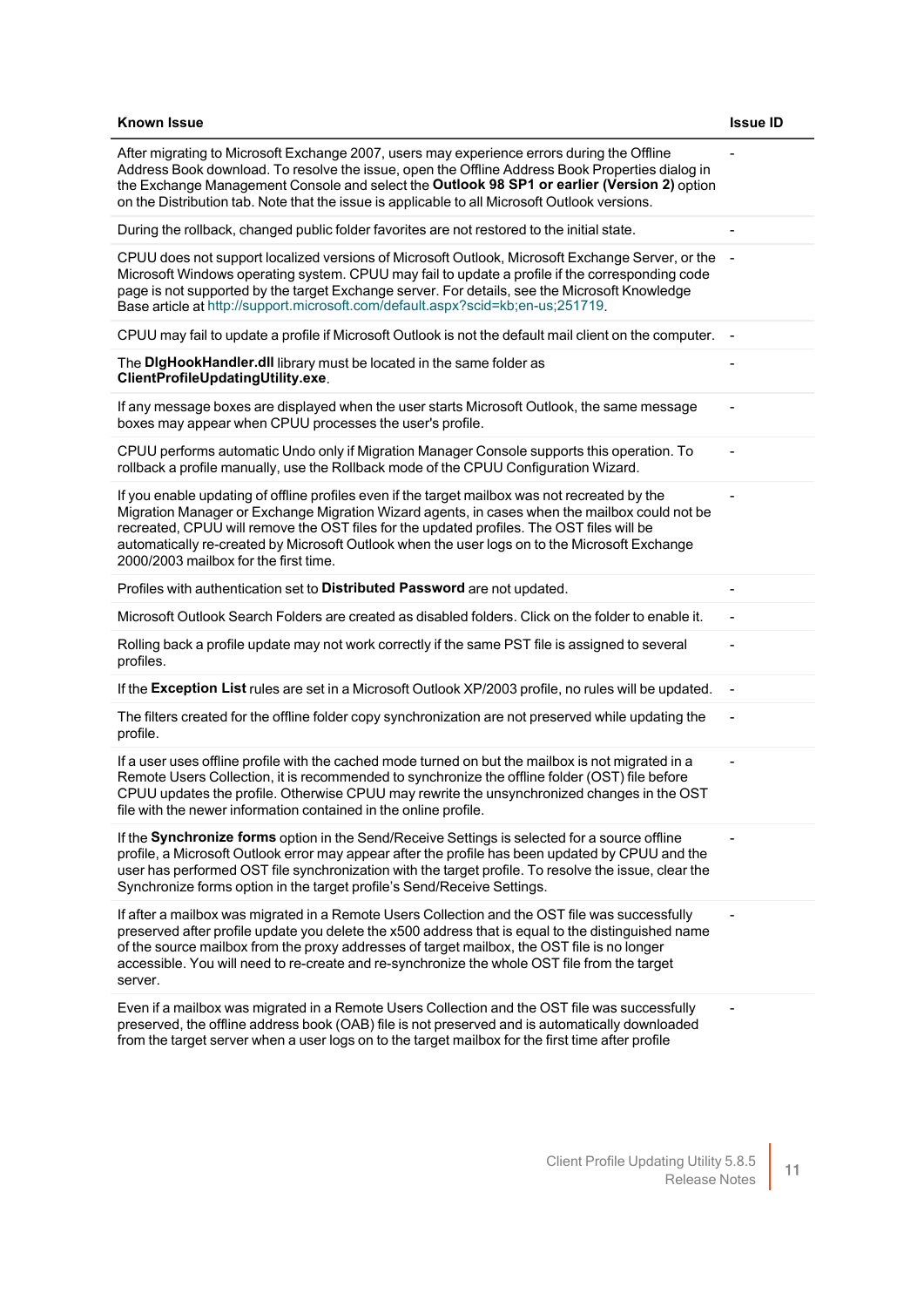| Known Issue                                                                                                                                                                                     | <b>Issue ID</b> |
|-------------------------------------------------------------------------------------------------------------------------------------------------------------------------------------------------|-----------------|
| update. Note that download of the address book may take considerable time.                                                                                                                      |                 |
| In Windows 7 and Outlook 2010 (or later) configurations, logon by RPC over HTTP is always used, ST77809<br>even if you disable it by setting the FirstLogonOverTCP configuration property to 1. |                 |
| Currently, the following Outlook 2013 features are not processed by CPUU: linked contacts,<br>favorite contacts.                                                                                | -               |

## <span id="page-11-0"></span>**System requirements**

Before installing Client Profile Updating Utility 5.8.5, ensure that your system meets the following minimum hardware and software requirements.

#### **Table 2: System requirements**

| <b>Requirement</b>         | <b>Details</b>                      |
|----------------------------|-------------------------------------|
| Platform                   | x86, x86-64                         |
| Operating system           | Any of the following:               |
|                            | • Microsoft Windows 7               |
|                            | • Microsoft Windows 8               |
|                            | Microsoft Windows 8.1<br>$\bullet$  |
|                            | Microsoft Windows 10<br>$\bullet$   |
|                            | • Microsoft Windows 11              |
| <b>Additional Software</b> | Any of the following:               |
|                            | • Microsoft Outlook 2010            |
|                            | Microsoft Outlook 2013<br>$\bullet$ |
|                            | Microsoft Outlook 2016<br>$\bullet$ |
|                            | Microsoft Outlook 2019<br>$\bullet$ |
|                            | Outlook for Office 365<br>$\bullet$ |
|                            |                                     |

## <span id="page-11-1"></span>**Product licensing**

<span id="page-11-2"></span>Use of this software is governed by the Software Transaction Agreement found at [www.quest.com/legal/sta.aspx](http://www.quest.com/legal/sta.aspx). This software does not require an activation or license key to operate..

## **Upgrade and installation instructions**

Client Profile Updating Utility 5.8.5 supports upgrade from version 5.2, 5.3, 5.4, 5.5, 5.6 and 5.7.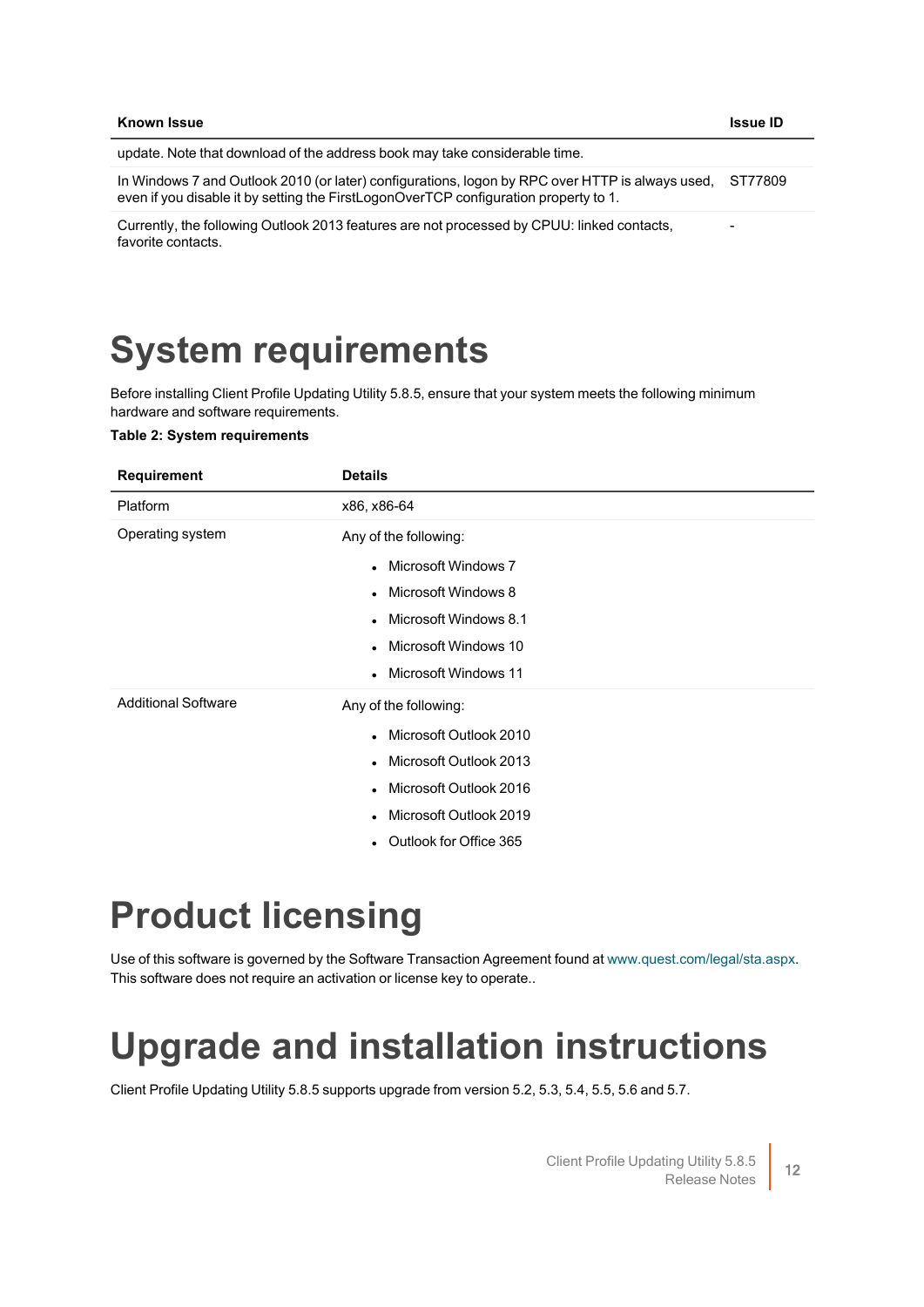To upgrade Client Profile Updating Utility, run the CPUU 5.8.5 setup and follow the Configuration wizard. If you are not use the CPUU configuration file with **Use the following user account** option selected, no action is required, otherwise you might need to perform the additional steps:

### <sup>l</sup> **For CPUU user profile processing**

It is recommended to switch to **Prompt for credentials**option for migration from / to Microsoft Office 365. For all other migration processes it is recommended to switch to **Use the currently logged in user** or **Prompt for credentials** options. Those options ensure much safer credential handling.

In case you still need to use **Manually provide credentials** option (previously named **Use the following user account**), it is necessary to reenter the previously saved passwords on **Credential** step of Configuration wizard.

### <sup>l</sup> **For mailbox processing using SwitchResMB**

Please, pay attention, now you have **Manually provide credentials** option (previously named **Use the following user account** option selected on **Credential** step of Configuration wizard. It is necessary to reenter the previously saved passwords here. We recommend to select one of the restricted encryption modes (**Restricted to current user and host** or **Restricted to current host**). While we have implemented the reliable encryption algorithm, it is theoretically possible to reverse-engineer CPUU code and use the knowledge to decrypt credentials data stored in CPUU configuration file when **Unrestricted (not recommended, security risks should be reviewed)** encryption mode is used. Thus, using **Unrestricted (not recommended, security risks should be reviewed)** encryption mode has a chance that your credentials might be compromised. We strictly not recommend to use this mode in the production environment and for administrative credentials. It is only acceptable for evaluation purposes in the test environment.

For more details about encryption modes see [Encryption](http://support.quest.com/technical-documents/client-profile-updating-utility/5.8.5/administrator-guide/usage/typical-scenario/encryption-modes) modes section of CPUU Administrator Guide.

## **Contents of the Release Package**

The Client Profile Updating Utility release package contains the following products:

- 1. Client Profile Updating Utility 5.8.5
- 2. Product Documentation: Administrator Guide
- 3. ClientProfileUpdatingUtility\_5.8.5\_ReleaseNotes.pdf—this file.

## **Installation Instructions**

To install Client Profile Updating Utility, run the CPUU.5.8.5.\*.msi installation package provided in your distribution of the product.

The latest version of the product is available for download at [https://support.quest.com/download-install](https://support.quest.com/download-install-detail/6117163)[detail/6117163](https://support.quest.com/download-install-detail/6117163)

## **Globalization**

This section contains information about installing and operating this product in non-English configurations, such as those needed by customers outside of North America. This section does not replace the materials about supported platforms and configurations found elsewhere in the product documentation.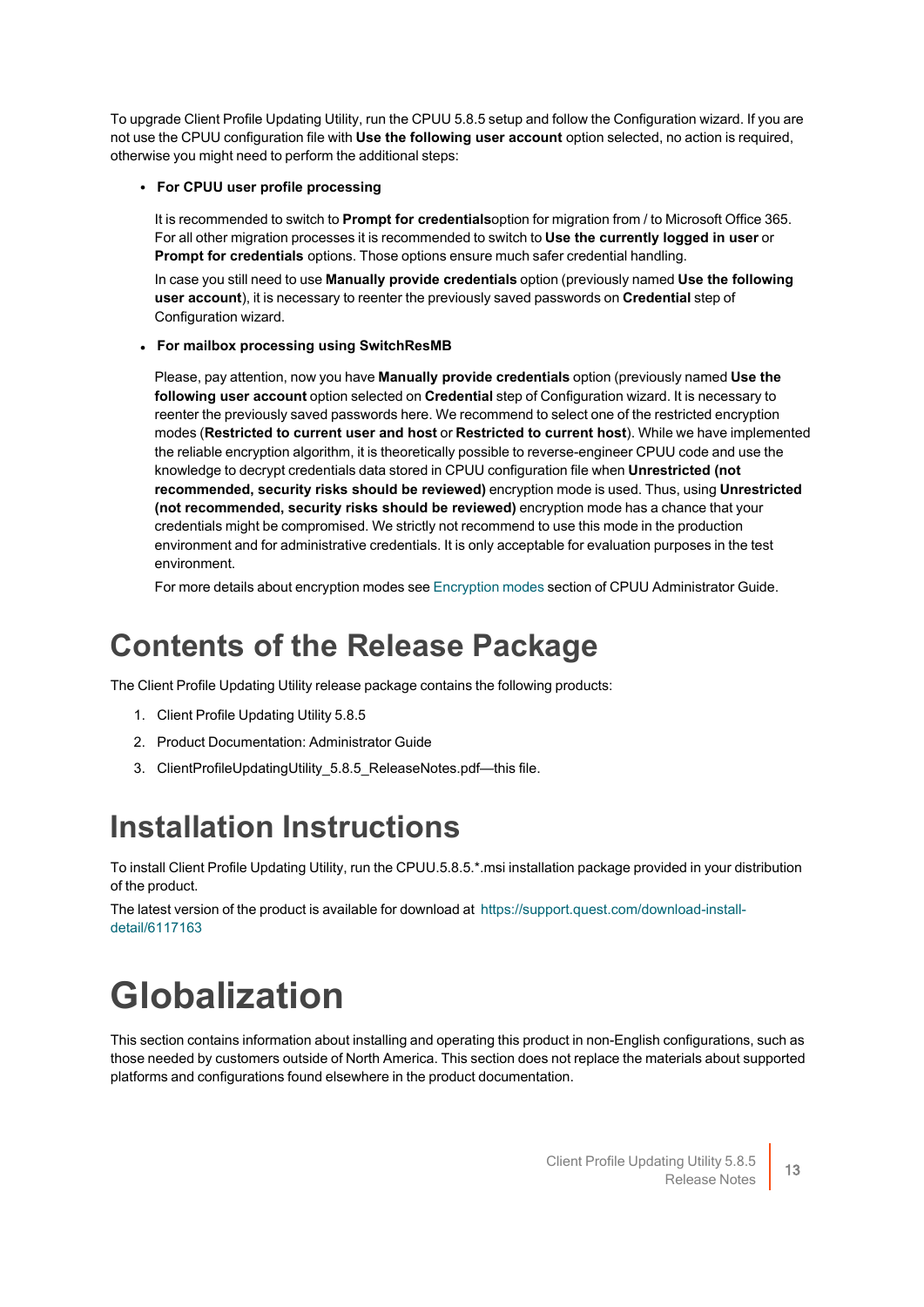This release is Unicode-enabled and supports any character set. In this release, all product components should be configured to use the same or compatible character encodings and should be installed to use the same locale and regional options. This release is targeted to support operations in the following regions: North America, Western Europe and Latin America, Central and Eastern Europe, Far-East Asia, Japan.

# **About us**

Quest creates software solutions that make the benefits of new technology real in an increasingly complex IT landscape. From database and systems management, to Active Directory and Office 365 management, and cyber security resilience, Quest helps customers solve their next IT challenge now. Around the globe, more than 130,000 companies and 95% of the Fortune 500 count on Quest to deliver proactive management and monitoring for the next enterprise initiative, find the next solution for complex Microsoft challenges and stay ahead of the next threat. Quest Software. Where next meets now. For more information, visit [www.quest.com](https://www.quest.com/).

## **Technical support resources**

Technical support is available to Quest customers with a valid maintenance contract and customers who have trial versions. You can access the Quest Support Portal at [https://support.quest.com.](https://support.quest.com/)

The Support Portal provides self-help tools you can use to solve problems quickly and independently, 24 hours a day, 365 days a year. The Support Portal enables you to:

- Submit and manage a Service Request
- View Knowledge Base articles
- Sign up for product notifications
- Download software and technical documentation
- View how-to-videos
- Engage in community discussions
- Chat with support engineers online
- View services to assist you with your product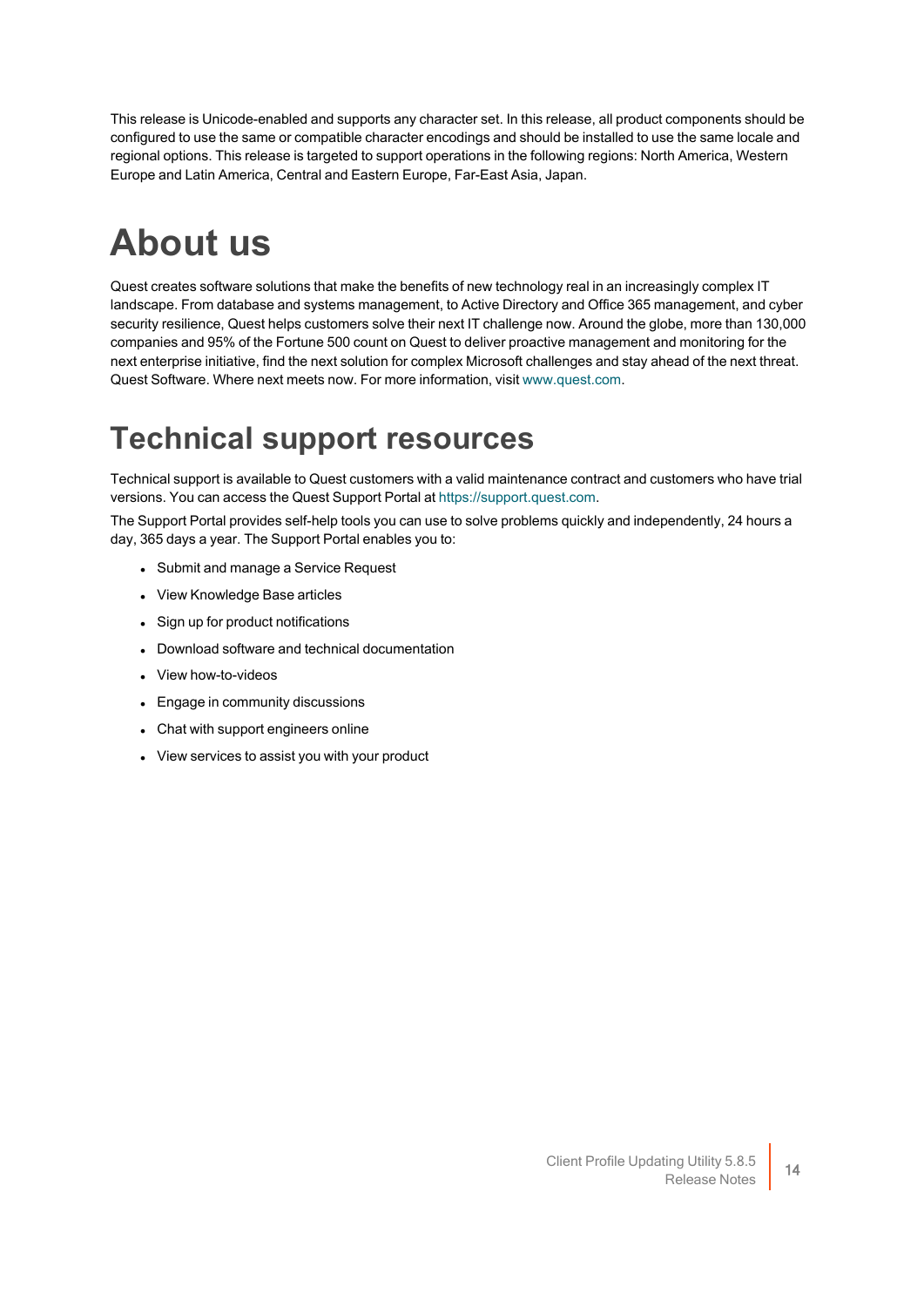#### **© 2022 Quest Software Inc. ALL RIGHTS RESERVED.**

This guide contains proprietary information protected by copyright. The software described in this guide is furnished under a software license or nondisclosure agreement. This software may be used or copied only in accordance with the terms of the applicable agreement. No part of this guide may be reproduced or transmitted in any form or by any means, electronic or mechanical, including photocopying and recording for any purpose other than the purchaser's personal use without the written permission of Quest Software Inc.

The information in this document is provided in connection with Quest Software products. No license, express or implied, by estoppel or otherwise, to any intellectual property right is granted by this document or in connection with the sale of Quest Software products. EXCEPT AS SET FORTH IN THE TERMS AND CONDITIONS AS SPECIFIED IN THE LICENSE AGREEMENT FOR THIS PRODUCT, QUEST SOFTWARE ASSUMES NO LIABILITY WHATSOEVER AND DISCLAIMS ANY EXPRESS, IMPLIED OR STATUTORY WARRANTY RELATING TO ITS PRODUCTS INCLUDING, BUT NOT LIMITED TO, THE IMPLIED WARRANTY OF MERCHANTABILITY, FITNESS FOR A PARTICULAR PURPOSE, OR NON-INFRINGEMENT. IN NO EVENT SHALL QUEST SOFTWARE BE LIABLE FOR ANY DIRECT, INDIRECT, CONSEQUENTIAL, PUNITIVE, SPECIAL OR INCIDENTAL DAMAGES (INCLUDING, WITHOUT LIMITATION, DAMAGES FOR LOSS OF PROFITS, BUSINESS INTERRUPTION OR LOSS OF INFORMATION) ARISING OUT OF THE USE OR INABILITY TO USE THIS DOCUMENT, EVEN IF QUEST SOFTWARE HAS BEEN ADVISED OF THE POSSIBILITY OF SUCH DAMAGES. Quest Software makes no representations or warranties with respect to the accuracy or completeness of the contents of this document and reserves the right to make changes to specifications and product descriptions at any time without notice. Quest Software does not make any commitment to update the information contained in this document.

If you have any questions regarding your potential use of this material, contact:

Quest Software Inc.

Attn: LEGAL Dept

4 Polaris Way

Aliso Viejo, CA 92656

Refer to our Web site ([https://www.quest.com\)](https://www.quest.com/) for regional and international office information.

#### **Patents**

Quest Software is proud of our advanced technology. Patents and pending patents may apply to this product. For the most current information about applicable patents for this product, please visit our website at <https://www.quest.com/legal>.

#### **Trademarks**

Quest, the Quest logo, and Join the Innovation are trademarks and registered trademarks of Quest Software Inc. For a complete list of Quest marks, visit [https://www.quest.com/legal/trademark-information.aspx.](https://www.quest.com/legal/trademark-information.aspx) All other trademarks and registered trademarks are property of their respective owners.

#### **Legend**

**CAUTION: A CAUTION icon indicates potential damage to hardware or loss of data if instructions are not followed.**

**IMPORTANT**, **NOTE**, **TIP**, **MOBILE**, or **VIDEO:** An information icon indicates supporting information. i

Client Profile Updating Utility Release Notes Updated - March 2022 Version - 5.8.5

### **Third-party contributions**

This product contains the following third-party components. For third-party license information, go to [https://www.quest.com/legal/license-agreements.aspx.](https://www.quest.com/legal/license-agreements.aspx) Source code for components marked with an asterisk (\*) is available at [https://opensource.quest.com](https://opensource.quest.com/).